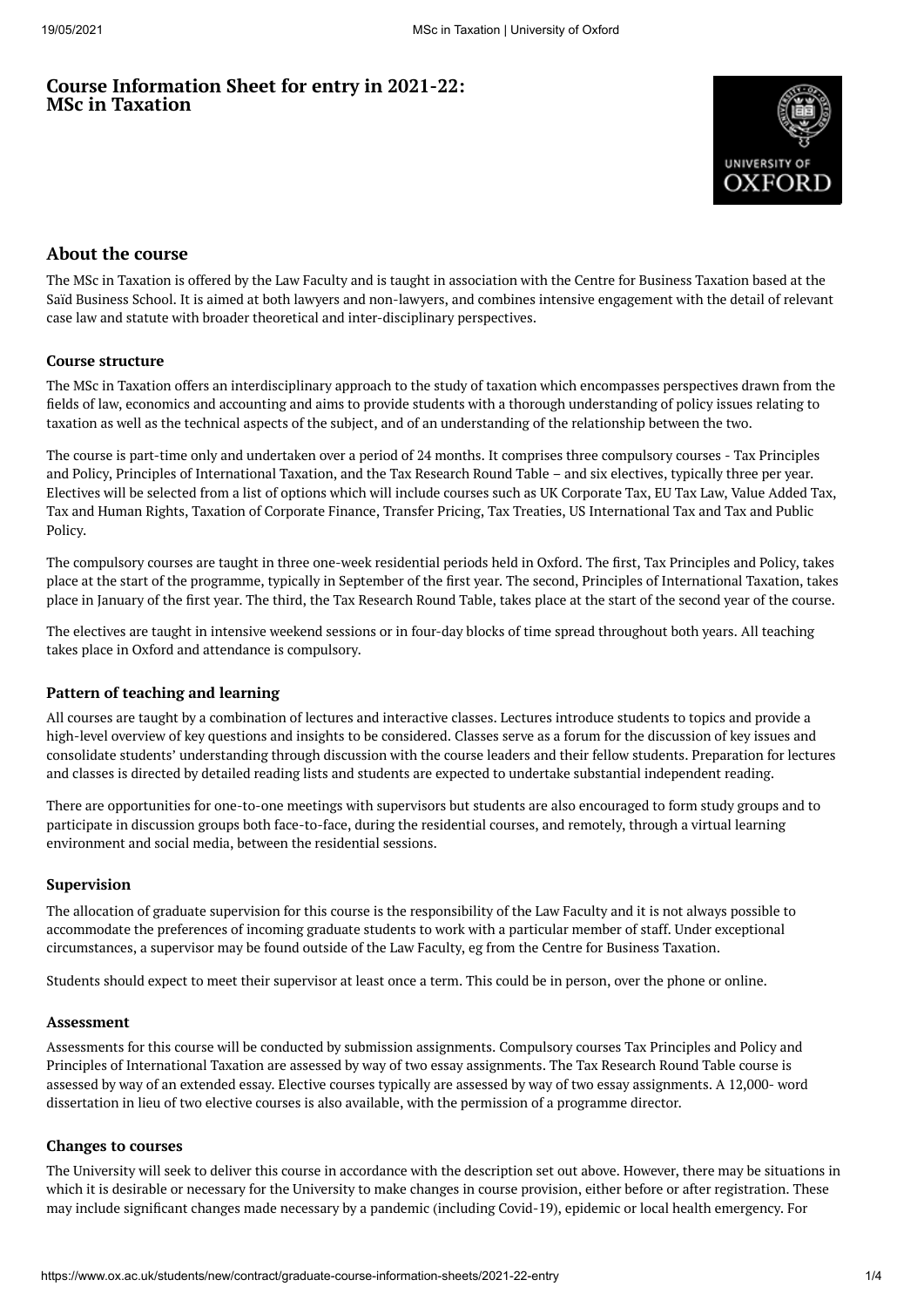further information, please see the University's Terms and Conditions (http://www.graduate.ox.ac.uk/terms) and our page on changes to courses (http://www.graduate.ox.ac.uk/coursechanges).

### **Expected length of course**

|                                  | <b>Part Time Only</b> |  |
|----------------------------------|-----------------------|--|
| <b>Expected length</b> 24 months |                       |  |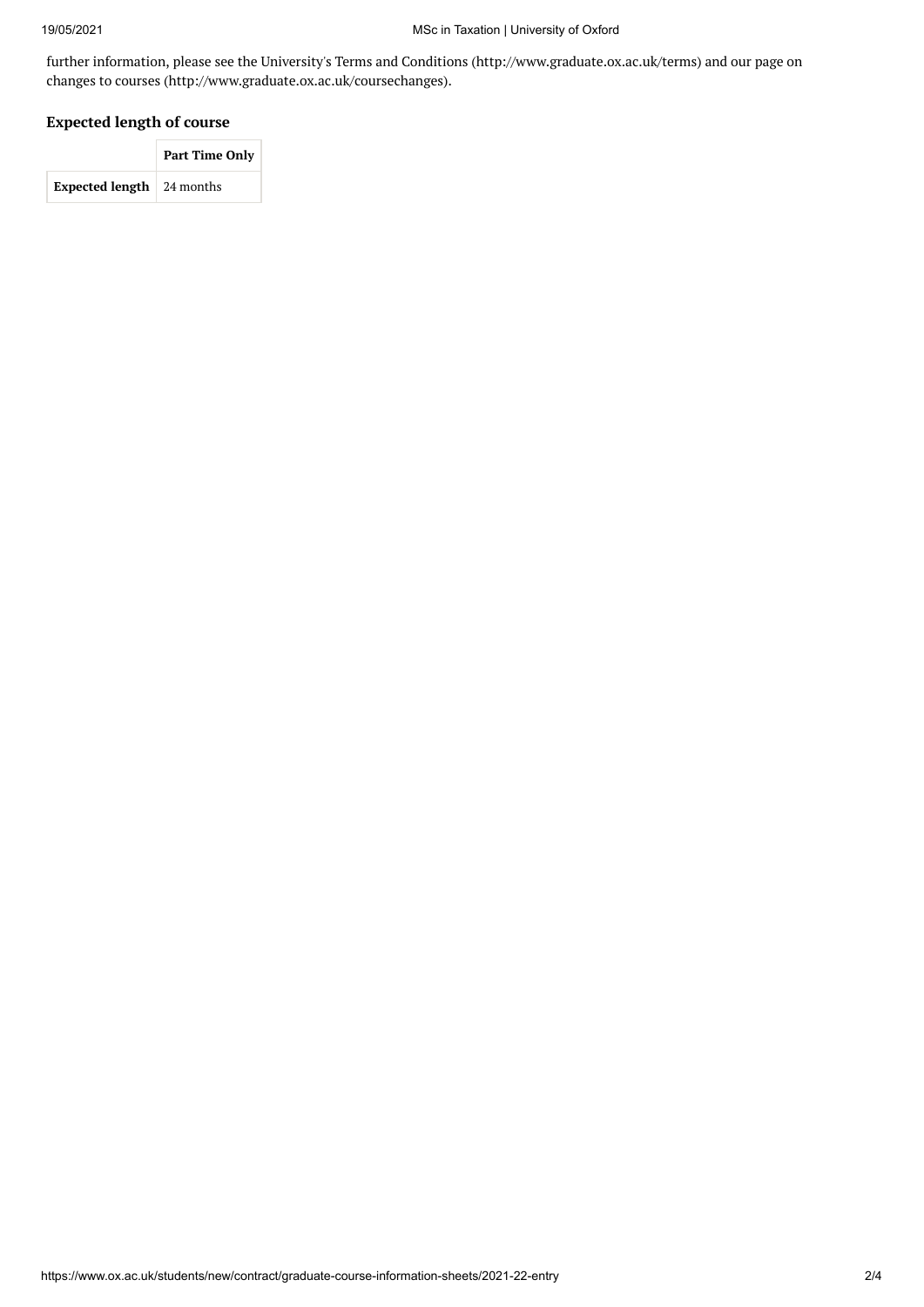## **Costs**

#### **Annual fees for entry in 2021-22**

| <b>Fee status</b>                                                | Annual Course fees |
|------------------------------------------------------------------|--------------------|
| Home (UK, Republic of Ireland,<br>Channel Islands & Isle of Man) | £14.581            |
| Overseas (including EU)                                          | £14,581            |

Course fees are payable each year, for the duration of your fee liability (your fee liability is the length of time for which you are required to pay course fees). For courses lasting longer than one year, please be aware that fees will usually increase annually. Information about how much fees and other costs may increase is set out in the University's Terms and Conditions.

Course fees cover your teaching as well as other academic services and facilities provided to support your studies. Unless specified in the additional cost information (below), course fees do not cover your accommodation, residential costs or other living costs. They also don't cover any additional costs and charges that are outlined in the additional cost information.

#### **Additional cost information**

In the first year, you will attend two five-day residentials in Oxford. In the second year, you will attend one five-day residential in Oxford. Students will be required to pay for accommodation and evening meals during the residential, the likely cost of which is expected to be in the range £280 to £480 per residential.